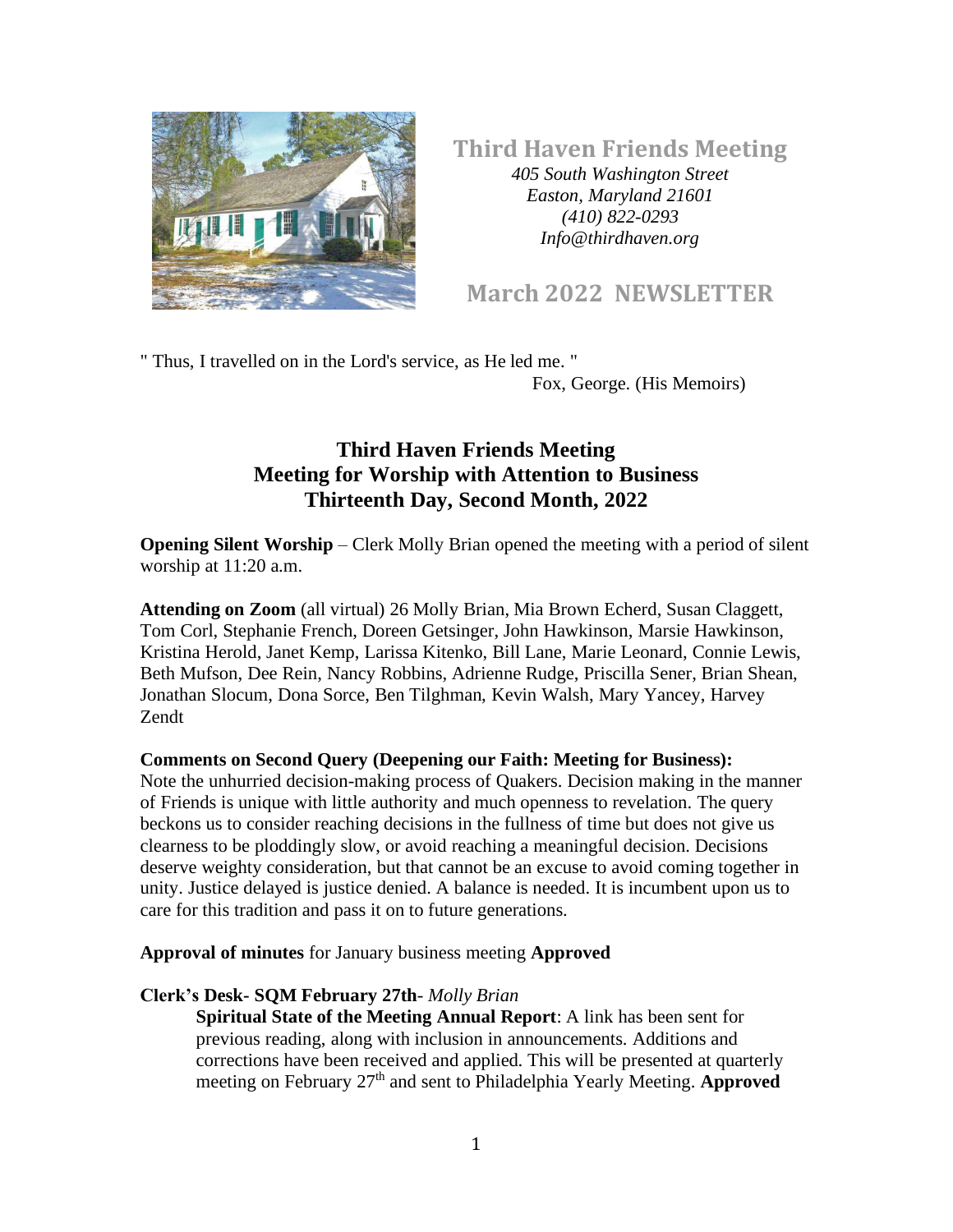**Marriage under the Care of Meeting Clearness committee update:** Committee members Tom Corl, Marsie Hawkinson, Adrienne Rudge and Bill Schauer met with Sarah Claggett and Tim Nowicki. Pastoral Care committee supports this marriage under the care of the meeting on May 28<sup>th</sup>. **Approved** 

**Donations:** Mark Beck's children propose to provide a teak sitting bench with small plaque honoring Mark on the bench. Location to be determined by property and grounds, probably replacing the bench in front of the Old Meeting House. We have also received a generous donation to the building fund in honor of Mark.

#### **Planning Committee Update-** *Tom Corl*

The committee's next Zoom meeting is on Feb.  $16<sup>th</sup>$ . They will review a proposal from the specialist in American with Disability Act compliance. Diverse responses to the requests for proposals from 3 companies will be reviewed. Next steps decisions will be discussed as well. Those wishing to see these files may contact Molly Brian.

**Treasurer's Report (Year End 12/31/2021)- Financial Snapshot** *Ben Tilghman* 

We enjoyed strong finish to calendar 2021, led by member contributions which were at 67% of budget against 50% of the year. Additionally, member contributions were close to 60% more than the previous year for the same time period. While some of this is anticipated as Friends consider their tax year, this is a robust close out of the calendar year. Expenses were at 47% of budget against 50% of the year. Overall, a very comfortable picture, but we are expecting to see the normal fall off in donations now that the year-end push is over. We are projecting that we will close out fiscal 21-22 comfortably on budget.

Assets held at Friends Fiduciary total \$345,362.00. Of that, \$96,137.00 is operating cash reserve, with the balance of \$249, 225 consisting of the Kemp Family Trust, Shoffner International Scholarship, and two Scholarship Funds which are managed by the Scholarship Committee. Funds at Friends Fiduciary experienced diminished income in calendar Q3, but posted a strong showing in calendar Q4, earning \$11,851 for Scholarship, and \$5,748 income for our cash reserve.

I recommend we keep on doing what we are doing. Seems to be working pretty well. Headwinds to consider include inflation and instability in the economy.

We did send out year-end tax letters for use with the Internal Revenue Service. Contact the treasurer with any questions. Financial statements may be seen on our website.

#### **Annual Report of the Membership Recorder** – *Marsie Hawkinson*

New Member - Reinstated - Mary Yancey

Mary had been a member for several years and then resigned. For the last several years Mary has been an active presence and this year asked to be reinstated. Deaths of Members -

Susan Dickinson - on February 13, 2021 Ken Carroll - on February 25, 2021 Sally Vermilye – on April 4, 2021 Mark Beck - on December 16, 2021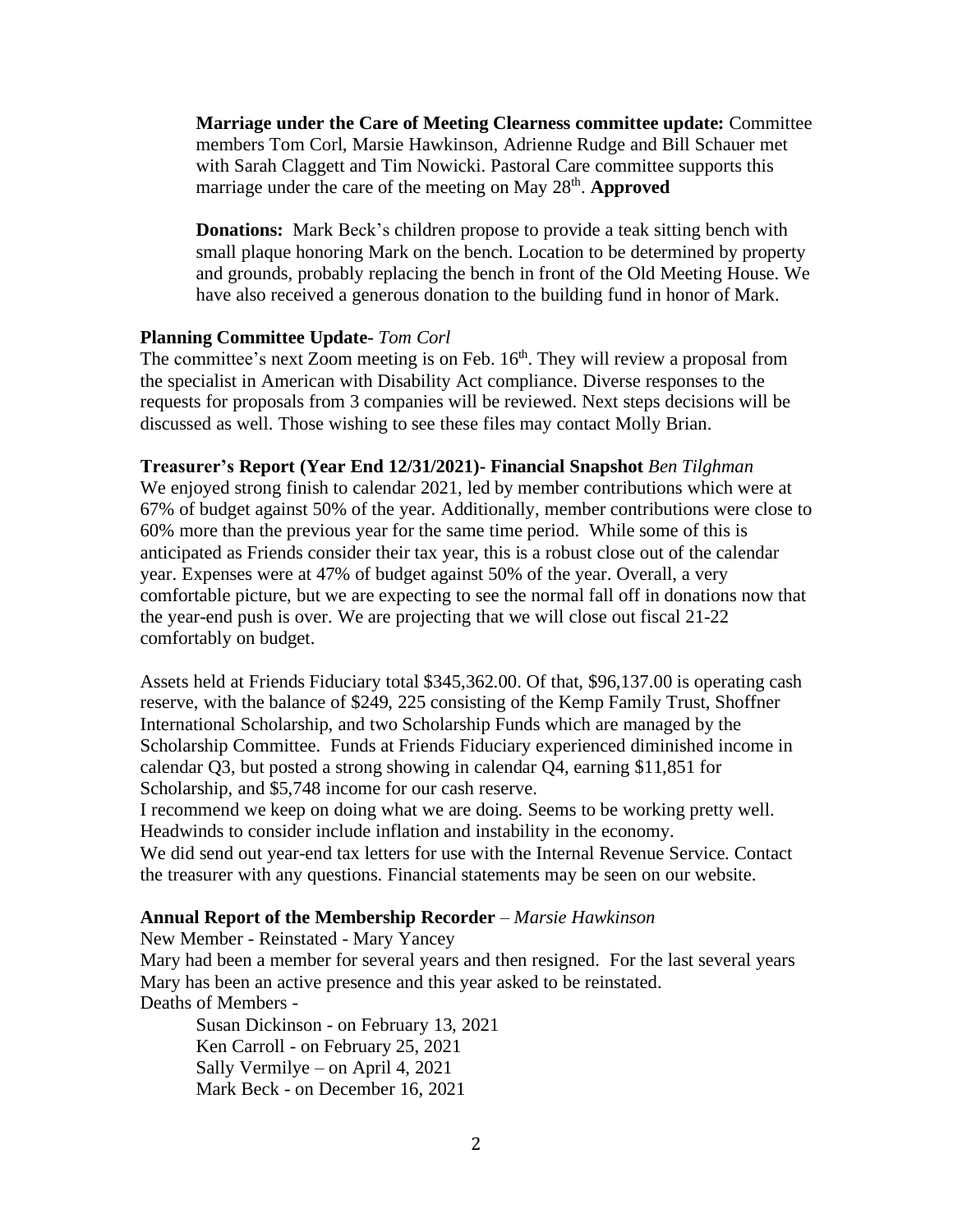Two others who died were not members, but had been faithful attenders. One was Jane Escher (March 21, 2021). Jane had been attending Third Haven since the 1960s. Her family members were long time Quakers from Bucks County, PA. Another was MK Shean, an attender for the last several years who died on January 16, 2021.

TOTAL MEMBERS: Resident - 83 Non-Resident - 53 total - 136

#### **Land Use Planning Subcommittee Update***- Mary Yancey*

The Land Use Planning Subcommittee is charged with planning improvements to the grounds of Third Haven Monthly Meeting (THMM.) We have looked back at the Guiding Principles formed several years ago to help structure our work. Participants in that activity felt a strong commitment to preserving history while moving our Quaker Meeting forward to meet our future needs. We have discussed several important values that may help us in this endeavor. We present these to all THMM to discuss. First and foremost, we value our grounds and our natural environment and want our planning to enhance the beauty of our land and the sanctuary of Quaker values it represents. As an initial step in this process, the committee reached out to members and attenders for responses to three queries. The **Summary Report on Discernment for the Purpose of Land Use Planning**, which includes the queries and responses may be seen on our website under the planning committee tab.

An initial survey from Lane engineering was enough to give to Morgan State University students, who are writing proposals for us as a class exercise. Our priorities were presented to the 9 students and their professor to come up with a comprehensive master plan. These will be presented on April 14 and May  $9<sup>th</sup>$ . The next scheduled meeting will be March  $10^{\text{th}}$ .

#### **New Business**

**Quaker Voice Climate Change** related bills: Chesapeake Climate Action is asking organizations to sign on as endorsing a bill scheduled to have a hearing on Tuesday: Climate Solutions Now Act of 2022 (SB0528). Quaker Voice Md. has endorsed this bill. Updates on Quaker Voice topics of priority can be had by weekly emails, including links for information and proposed actions. Since the bill has not been available to the Meeting for consideration in advance, we did not endorse as a Meeting but encourage individual consideration and endorsement. Those interested in discussing climate action bills currently in the legislature should contact Dona Sorce, who will arrange a meeting.

**Closing Silent Worship** 12:30 p.m. D. Rein Recorder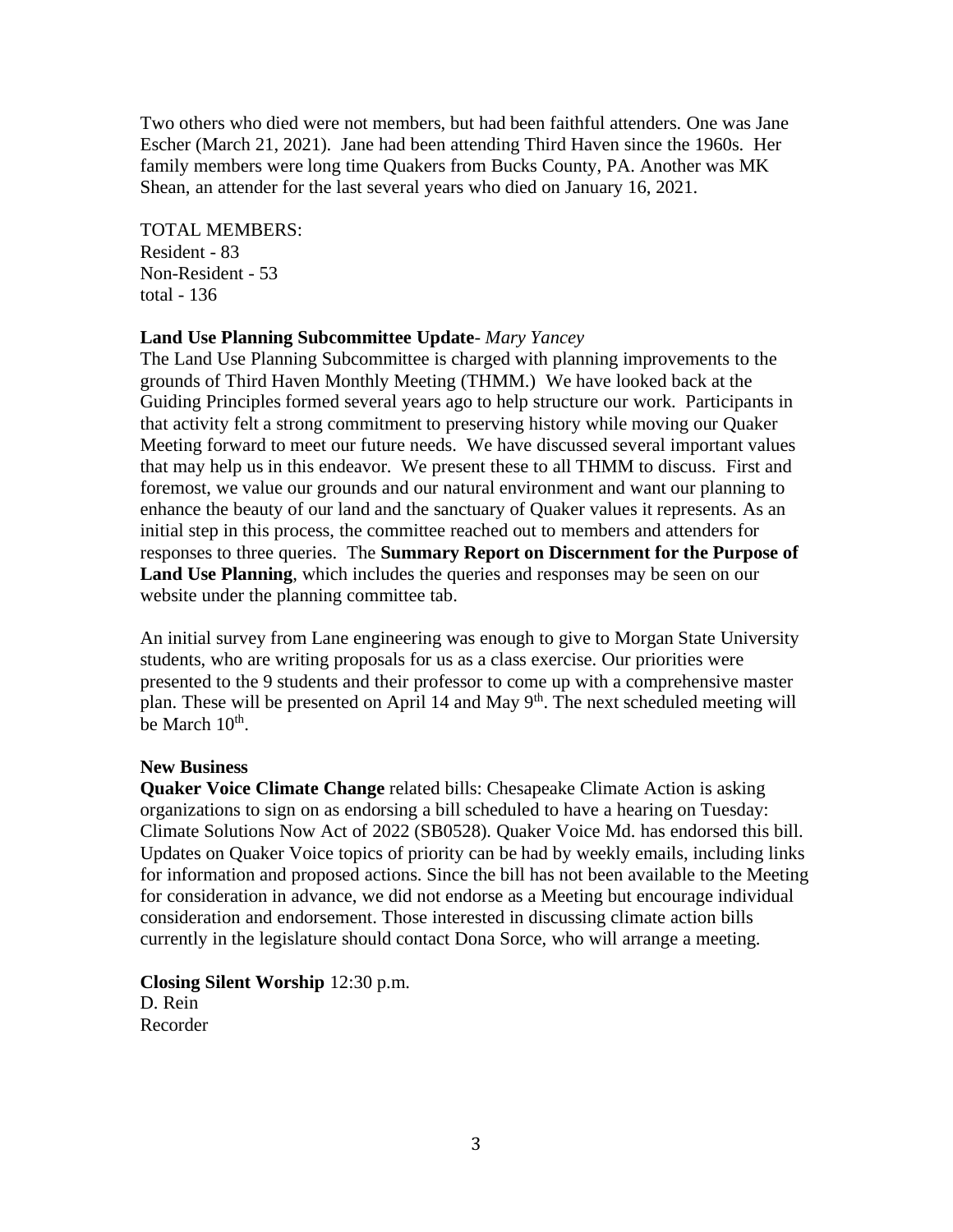#### **Announcements**

<http://www.thirdhaven.org/announcements.php> Calendar of Activities <http://www.thirdhaven.org/calendar.php> Online directory <http://www.thirdhaven.org/members/dir.php> The Third Haven newsletter circulates during the first week of each month to enable readers to review the minutes of the most recent meeting for worship with attention to business.

#### **First Day School**

We are excited to finally be able to meet together in person starting this Sunday, March 6. We will gather with the Meeting at 10am in the brick Meeting House then the children will be going to the common room and outdoors for their own worship and education. I am hoping to play some games and enjoy some spring weather thinking of ways we can care for the Earth. Hoping to see as many families back to worship that can make it. Please call or e mail with questions/ideas. Susan Claggett, Clerk FDS

### **Every Thursday**

#### **Peace Vigil**

The peace vigil continues (weather permitting, of course) at 5PM Thursdays in front of the courthouse in Easton. Join John Turner and Nancy to stand for Peace. John Turner 240-650-5540

### **Every Friday**

#### **Zoom Happier Hour 7 PM**

Zoom happier hour conversation is scheduled on Fridays at 7:00 pm. Typically, about 7- 10 people use the hour to reconnect, share news and again, offer fellowship. Please consider joining our group. Use our Meeting for Worship link to join on Zoom.

#### **March 6 [Sunday]**

### **In Person Hybrid Meeting For Worship Reopens**

Since there has been a drop in the number of Covid cases, we plan to resume hybrid (combined live and Zoom) meetings for worship during March starting on March 6th. First Day donations of non-perishable food will be taken to the Neighborhood Service Center. Once we resume meeting in person at Third Haven this expression of support will be welcome.

# **March 6 [Sunday]**

#### **Spiritual Journey**

Marie Leonard will present her Spiritual Journey, at the rise of meeting for worship. This will be a hybrid program, in the brick meetinghouse and available on Zoom. Please join us.

**March 13 [Sunday]**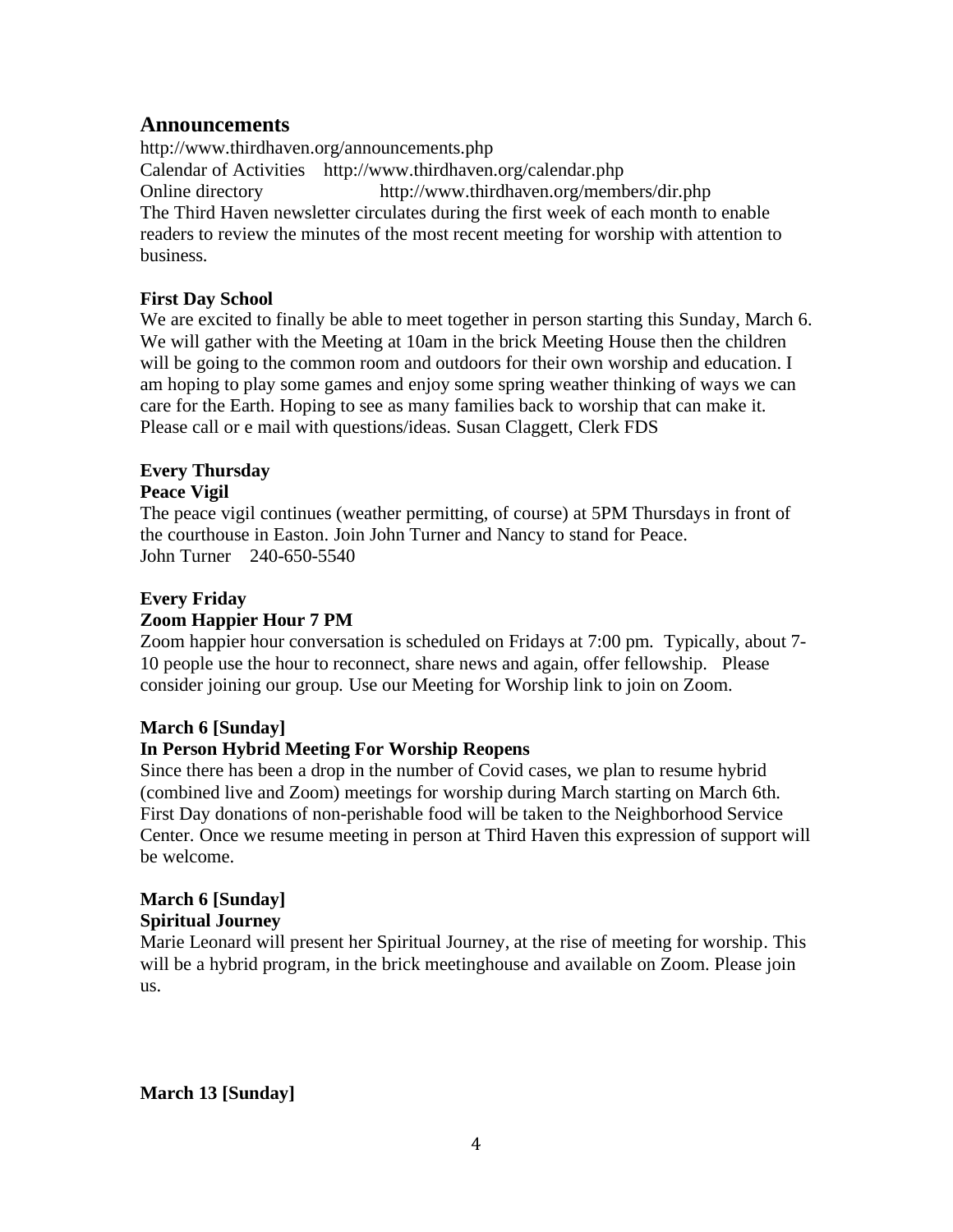#### **Meeting for Worship with Attention to Business**

**Daylight Saving Time** in Maryland will begin at 2:00 AM on Sunday, March 13, 2022

#### **Quaker Fund for Indigenous Communities**

Quakers from all parts of PYM who support Indigenous communities through grants as well as advocacy. have adapted a new name, Quaker Fund For Indigenous Communities (formerly known as the Quaker Indian Affairs Committee). The Quaker Fund for Indigenous Communities provides seed money for projects identified and implemented by Native communities in the Philadelphia area and throughout North, Central and South America. These include projects to support language and culture so that children and youth benefit from the transmission of unique heritages from elders in their communities. This is an area with urgency as the elders of Native communities pass away and take with them irreplaceable knowledge. The committee hopes to build the fund, based on restricted endowments, to develop long term projects. Contact is Cherie Clark

# **Quaker Earthcare Witness** *Here is the link to their resources*

<https://quakerearthcare.org/category/befriending-creation/>

They address the ecological and social crises of the world from a spiritual perspective, emphasizing Quaker process and testimonies. They seek to understand what it would mean to live in 'right relationship' with Earth and nature, and to act wherever they can to advance this cause. Their website is [www.quakerearthcare.org/](http://www.quakerearthcare.org/)

### **The Quaker Voice Maryland** [https://www.quakervoicemd.org/resources/advocacy](https://www.quakervoicemd.org/resources/advocacy-presentations)[presentations](https://www.quakervoicemd.org/resources/advocacy-presentations)

website: [https://www.quakervoicemd.org](https://www.quakervoicemd.org/) e-mail [quakervoicemd@gmail.com](mailto:quakervoicemd@gmail.com) to join their e-mail list <https://www.quakervoicemd.org/get-involved/join-our-contacts>

#### **Improve Our Announcements**

If any of you want to send an announcement for the Meeting to publish, please follow these simple guidelines.

1) Short and simple is best. Maximum 200 words. Include your contact number and email.

2) Test all links and e-mail addresses to make sure they work.

3) Keep your event current by sending out announcements no more than 3 weeks ahead of time.

4) Keep attachments small. Thank you, Friends."

# **Trust Circles Opportunities coming**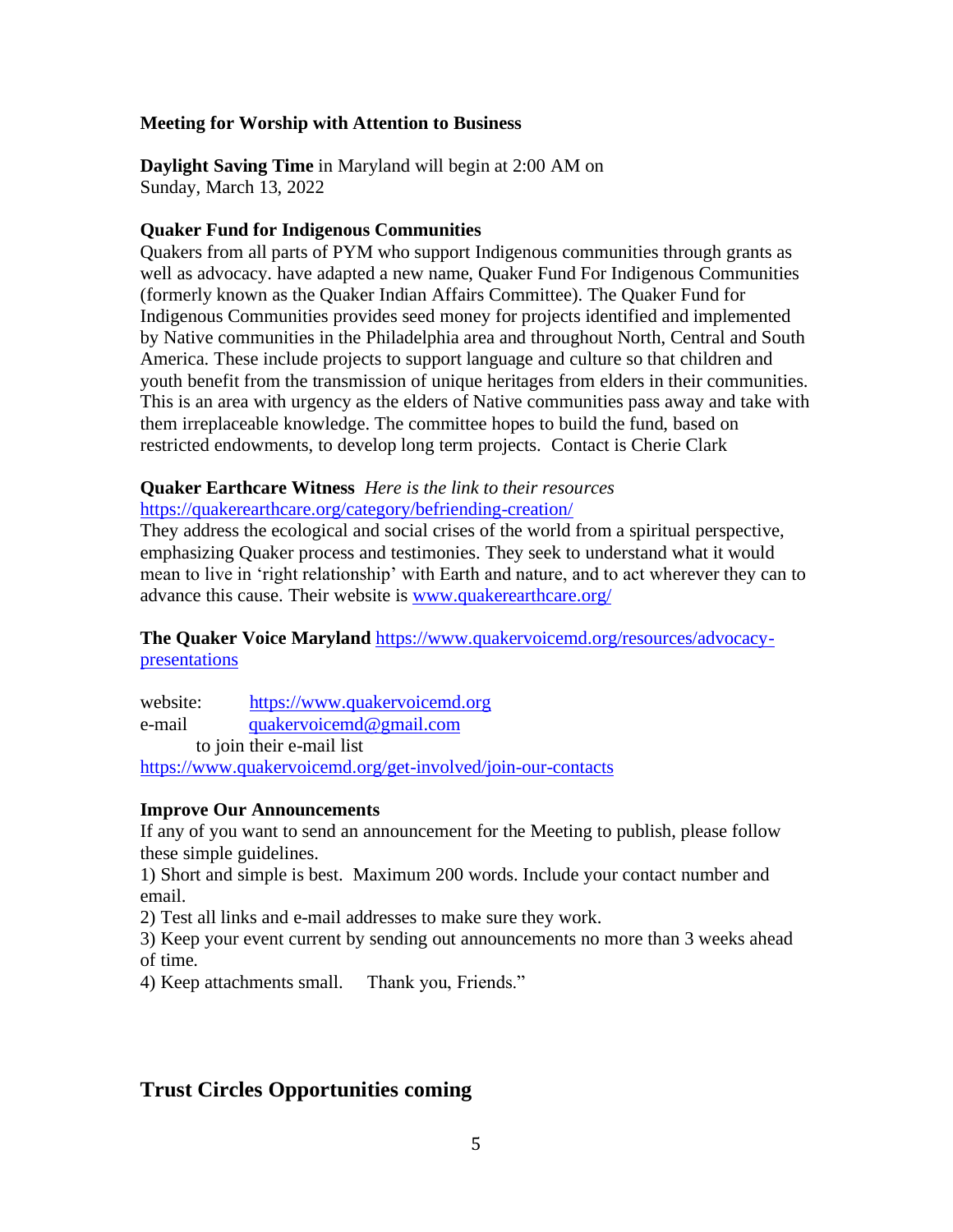The Trust Circles program will soon be asking for the participation by Third Haven members and attenders. For a preview of this program here is the link to an introductory video: [Overview of Trust Circles Video](https://youtu.be/0p-uAs_UKrk)



#### **Background**: **A. Aims**

The Trust Circle project seeks to assist Friends in achieving the following:

• To categorize ideas more and people less.

• To devote our time and energy to defining how we go forward

together rather than focusing on who is to blame for what.

• To practice individual and corporate self-examination

that will lead to the avoidance of "othering" and the building of wholesome and trustworthy relationships and a sense of belonging across our worship community.

### **B. The Beginning**

In 2018, the Baltimore Yearly Meeting of Friends invited all monthly meetings to support a vision of a beloved community by forming "Change Groups." The purpose was to commit to helping lower barriers to the involvement of people of color in monthly Meetings. The Baltimore Monthly Meeting, Stony Run, responded to that invitation by developing a "Change Group."

Also, in August 2019, Baltimore Yearly Meeting approved a document at the annual session titled, "Declaration by Baltimore Yearly Meeting as an Anti-Racist Faith Community." In keeping with the concept of change groups and the declaration, several Meetings, including the Baltimore Monthly Meeting of Friends, held sessions about how to be more anti-racist. From these sessions, the idea of "Trust Circles" was formulated. The purpose of the Circles was to build trusting relationships across our Meeting that would make our working together as Friends simpler and easier and allow us to do more and be better than we had done or had been.

"Circles," operationally defined, refer to groups of persons sharing a common interest. The interest, in this case, is establishing and maintaining wholesome relationships across all members of the Meeting. Although each Trust Circle begins with ten or fewer participants, in an ideal world, larger Circles will evolve that ultimately will become the entire Meeting and that the whole will be greater than the sum of the parts.

### **C. Building A Conceptual Framework**

To assist in forming a common understanding of the importance of trust in building wholesome relationships, it is important to look at (a) some of the basic elements of trust, (b) strategies for building trust, (c) a description of "Trust Circles," and more.

(a) Basic Trust Elements. Basic elements to explore for building and maintaining trust included the following: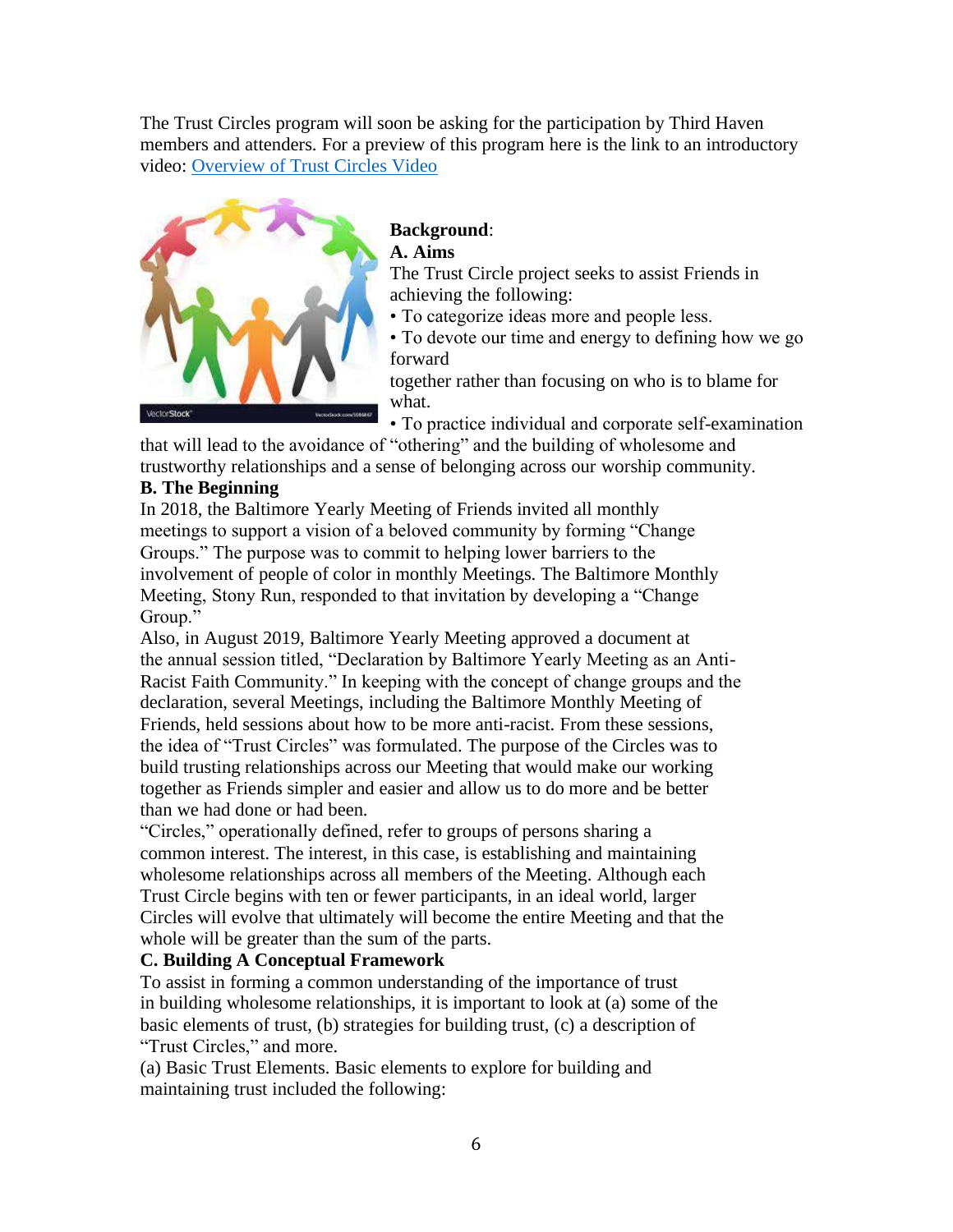$\Box$  Trustworthiness – faith that each Friend can trust and be trusted by other Friends.

 $\Box$  Credibility – confidence that Friends are honest and dependable.

 $\Box$  Reliability – belief that Friends are consistent in their actions, and that those actions connect with their words (integrity).

 $\Box$  Intimacy - safety each Friend feels sharing who they are with other Friends.

 $\Box$  Other-centered – going outside of oneself while simultaneously letting others inside.

(b) Strategies for Building Trust. Building trust is not seen as a passive activity, but one that requires Friends to engage in certain behaviors so that we will be opened to establishing and maintaining a wholesome relationship with Friends across our Meeting. Strategies for doing this include:

 $\square$  showing respect,

 $\Box$  being fair and consistent,

 $\Box$  cooperating and looking for ways to help,

 $\Box$  avoiding excuses and placing blaming,

 $\square$  being accountable,

 $\Box$  honoring the feelings of others (e.g., not telling Friends what they feel or what they should feel), and

 $\Box$  avoiding giving unsolicited advice and proceeding with caution when advice is solicited.

(c) Trust Circles. The notion of Trust Circles was borrowed from the concept of "Talking Circles," practiced by Native Peoples where persons of all ages are brought together quietly and respectfully for listening, sharing, and learning in an atmosphere of safety, dignity, and equality.

Each Trust Circle consists of no more than ten Friends to ensure that each has time to speak and to listen. Friends are asked to say whatever is on their minds within five minutes in response to a query that is designed to encourage contemplation and self-examination around social justice, othering, and trust-building issues. Members of the Circles are encouraged not to speak or otherwise interrupt when another Friend is speaking.

# **Planning Proceeds**

The Planning Committee has invited three architectural firms to discuss their candidacy. Each firm will present a charette to the committee as part of the process. A fourth architectural firm will evaluate our property from the viewpoint of the *Americans with Disabilities Act.*